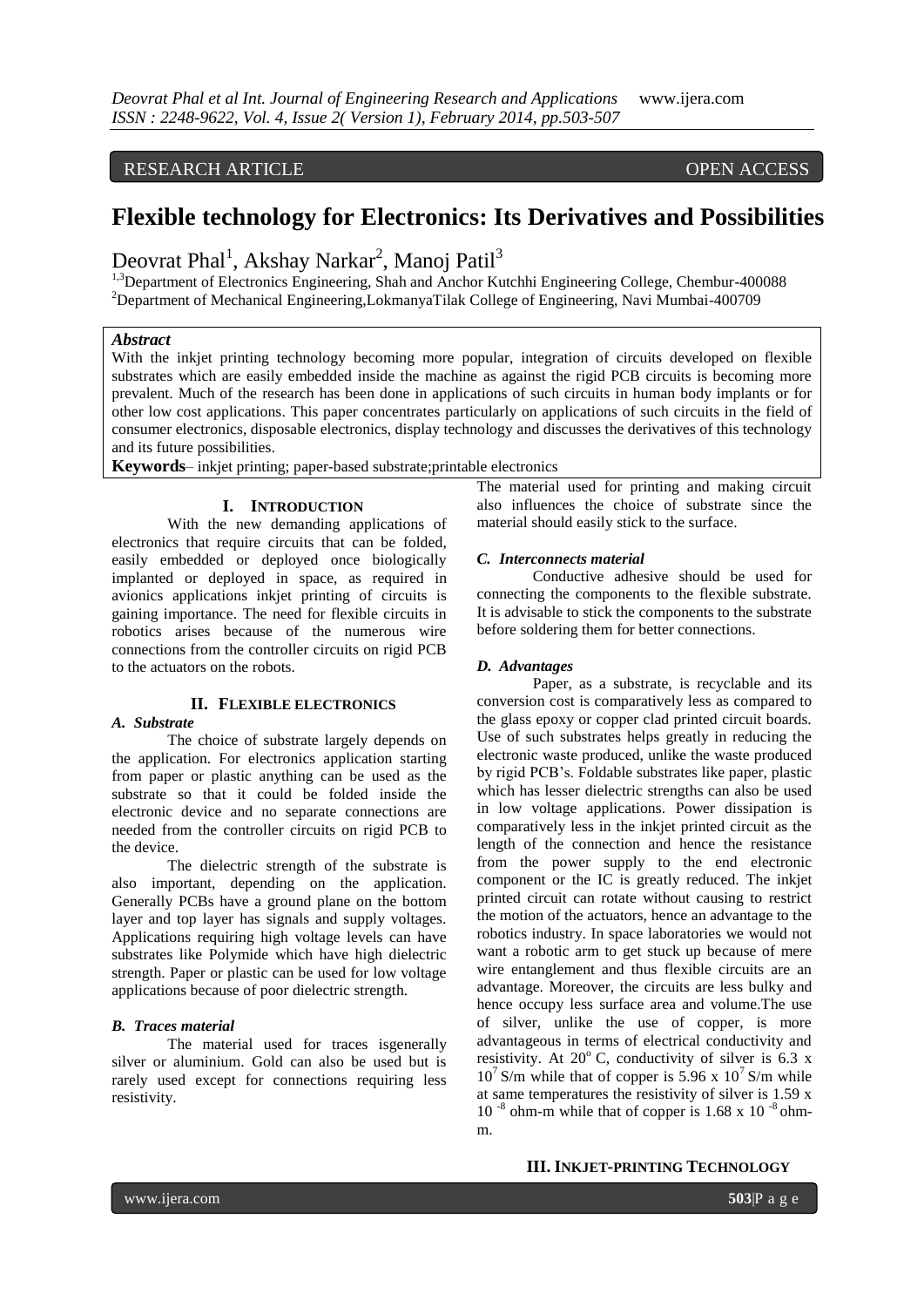#### *A. Patterning*

The circuit can be designed in any software like Eagle or Altium and the design file can be saved as a GERBER file or a CAD or any image file with the desired resolution. The printing resolution and the resolution at which the circuit's image is generated should match.

# *B. Printing*

The actual printing is done using Ag-aerosol or silver particles dissolved in some suitable solvent or even Aluminium can be used. Instead of the normal printing ink which is generally used in printers, Ag-ink is used. The pattern which is designed is directly printed on the desired substrate. The surface onto which the printing has to be done or in other words the circuit has to be developed, can be usually cleaned by IPA in case of plastic/Polymide substrates.

#### *C. Components*

Similar to the SMTcomponents which are soldered to rigid PCB, surface-mount components can also be stuck to the flexible and foldable circuits with conductive adhesive. SOIC package components are the most easiest to connect to flexible substrates, as against through-hole packages or TQFP packages which are bit clumsy with regards to connections on to the flexible substrates.

# **IV. DERIVATIVES**

# *A. Our experimental prototype*

To begin with, we thought of designing and developing our own flexible PCB using everyday material. Plastic was the most welcomed option, being widely available and at economical rates. The IC 555 LED blinking circuit was finalized and implemented as per prior calculations, with 500ms ON time and 800msec OFF time. The circuit was successfully built and tested and gave impressive results.

A 0.3mm thick plastic sheet was used as a substrate material for the circuit. Fine grooves were marked out using a sharp plate and single strands of wires were inserted inside to complete a connection. Each strands were soldered directly to the component (the 555 IC, capacitors and resistors). Two CR2032 Lithium button cells of 3V each were connected in series to provide a bias supply of 6V to the IC 555. To provide extra strength a layer of cello tape was wrapped on either sides of the plastic PCB.

The plastic circuit was tested drastically. It was folded, kept inside pocket, tied with rubber band, crumbled with both hands, but still worked successfully.



Fig.1. Our flexible PCB prototype held between fingers



Fig.2. Our flexible PCB prototype held freely



Fig.3. Our flexible PCB prototype folded completely



Fig.4. Our flexible PCB prototype in crumbled condition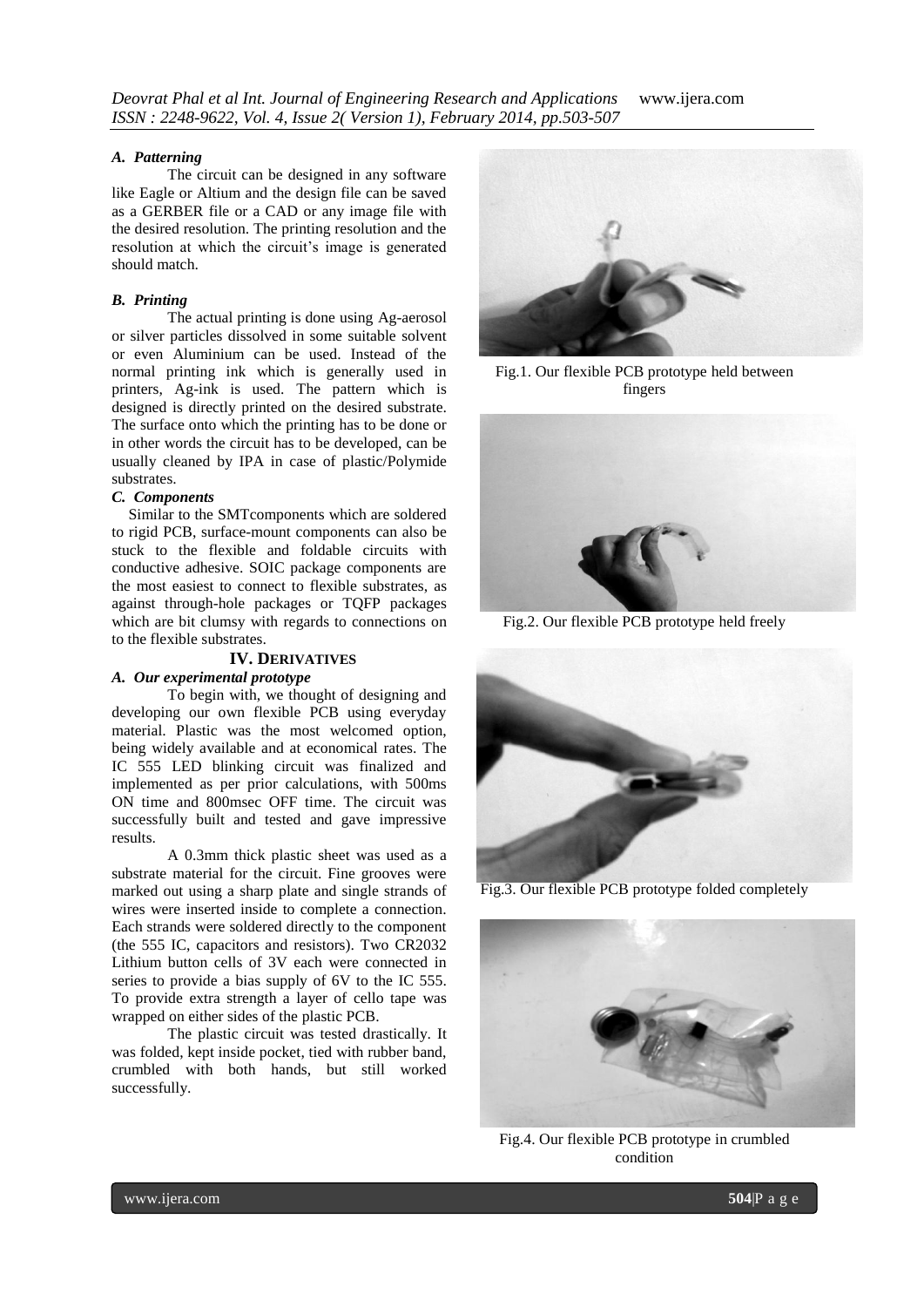#### *B. Derivative I: Polymide and copper*

Polymide has excellent dielectric strength, thermal stability, chemical resistance, flexibility, and dimensional stability. While Polymide is widely used in electrical applications such as insulation for field coils, motor and generator liners, as well as wire and cable insulation, it is particularly well suited for use as a dielectric substrate for flexible copper clad laminate. In fact, flexible circuit laminate is the largest single end use for Polymide today. Polymide HN is the primary dielectric core for adhesive based flexible circuits. With a maximum operating temperature of 180 C, compared to 105 C for typical adhesive based laminates, many higher temperature applications became feasible. Its superior chemical resistance enabled the use of flex circuits in much harsher environments, such as that found in underthe-hood automotive applications. Probably most important, though, is the improvement in electrical properties. Adhesive based laminate systems have higher loss tangents and dielectric constants and consequently, very high signal attenuation, especially at high frequencies. .Coppertraces can be used with Polymide because of the excellent adhesive properties of the Polymide-copper material combined with superior dielectric properties of Polymide. These trace-substrate materials are best suitable for high voltage applications in automation firms, where there may be a need for heavy actuation.

#### *C. Derivative II: Plastic and conducting polymer*

For low voltage applications where power requirements are not a concern, plastic-polymer combination can be used. Although the strength of these PCB's cannot be guaranteed, they can be printed over and over, given the low manufacturing cost of plastic.

The combination of plastic and conducting polymers silicon in contact less, readable bar code labels. The resulting IC's are lower in cost when compared with their silicon counterparts and as they still operate when the foils are sharply bent, they are ideally suited for integration into product wrappings for soft packages. Only a limited number of process steps are needed to produce these low-cost disposable electronic-identification devices. A Research by Phillips has already demonstrated the all-polymer approach by manufacturing prototypes of a complete radio frequency (RF) identification tag with programmable code generator and anti-theft sticker.

Semi-conductive polymers have been previously used as the active component in Metal-Insulator-Semi- conductor, Field Effect Transistors (MISFETs). Now days, the conductive and insulating parts of the transistor have also been made from polymers.

The substrate used in the new all-polymer process is a polyimide foil with a conducting polyaniline layer containing a photo initiator. This layer is exposed to deep-UV light to create the shaping of interconnects and electrodes. The process reduces the conducting polyaniline to non-conducting leucomeraldine. A 50mm semi-conducting layer of polythienylene-vinylene is then applied by spin coating and converted at an elevated temperature, using a catalyst. A polyvinylphenol spin coated layer is used as gate dielectric and as insulation for the second layers of interconnect. This interconnect is created in the top polyaniline layer using a second mask. Vertical interconnects (vias) needed to link transistors in logic circuits are made by punchingthrough overlapping contact pads in bottom and top layers using a mask as guidance. Stack integrity is assured and the process does not imply a temperature<br>hierarchy. Logic functionality comprises a hierarchy. Logic functionality programmable code generator, which produces a data stream of 15 bits at 30 bits per second. The generator is 27 sq., 326-transistor, 300-via circuits with onboard clock. Future research is aimed at reducing cost and increasing the bit-rate by improving the charge carrier mobility of the semi-conductor and by scaling-down the lateral dimensions.

The chemical properties of conducting polymers make them very useful for use in sensors. This utilizes the ability of such materials to change their electrical properties during reaction with various redox agents (dopants) or via their instability to moisture and heat. An example of this is the development of gas sensors. It has been shown that Polypyrrole behaves as a quasi 'p' type material. Its resistance increases in the presence of a reducing gas such as ammonia and decreases in the presence of an oxidizing gas such as nitrogen dioxide. The gases cause a change in the near surface charge carrier (here electron holes) density by reacting with surface adsorbed oxygen ions. Another type of sensor developed is a "biosensor". This utilizes the ability of triiodide to oxidize polyacetylene as a means to measure glucose concentration. Glucose is oxidized with oxygen with the help of glucose oxidase. This produces hydrogen peroxide, which oxidizes iodide ions to tri-iodide ions. Hence, conductivity is proportional to the peroxide concentration, which is proportional to the glucose concentration.

#### *D. Derivative III: Flexible LCD with grids*

For low voltage applications where power requirements are not a concern, plastic-polymer combination can be used.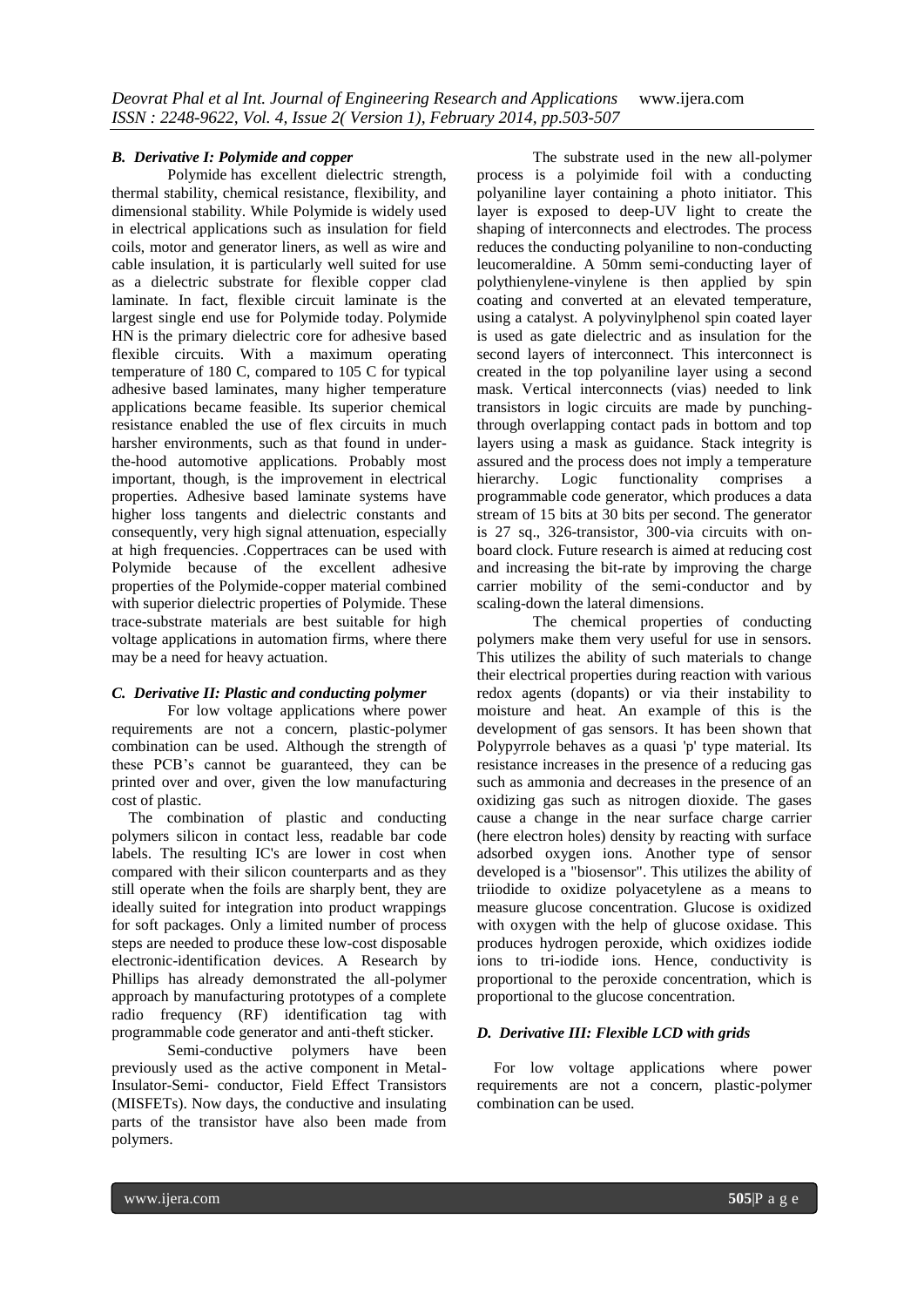

#### Fig.5. Conceptualised design of flexible LCD

Although the strength of these PCB's cannot be guaranteed, they can be printed over and over, given the low manufacturing cost of plastic. This conceptcan beimplemented when the rigid materials in LCD display are replaced by synthetic plastic materials.

A polymer Light-Emitting Diode (LED) is a thin light source in which a polymer is used as the emissive material. The LED's are attractive for a host of consumer applications as they operate at a low bias voltage. They enable large area devices to be fabricated inexpensively. Products, which are currently being developed, are small emissive displays andBacklights for small Liquid-Crystal Displays (LCD's). Phillips Research, the inventor in this field had demonstrated the backlight for a mobile phone LCD as an example of one of tomorrow's devices.



FIG.6. FUTURE APPLICATIONS FOR FLEXIBLE ELECTRONICS

### **V. POSSIBILITIES**

Once the circuits can be printed on the plastic or epoxy substrates, the idea of printing the semiconductor itself on the substrate materials cannot be left aside. With proper equipment and proper doping concentration for p-type and n-type semiconductors, elementary block of electronics like diodes and transistors can be 3D printed onto the substrate. Going a step further, even Integrated

circuits can be printed with much ease than as compared to current expensive fabrication processes.



Fig.7. Future applications for flexible Electronics

As far as consumer electronics is concerned, 3D printing of semiconductor devices would result in booming market for wearable electronics. The concept of using plastic as substrate material would not only reduce the country's plastic waste, but also give less expensive consumer electronics. Be it the wearable LCD displays or the electronic contact lenses, every concept in the field of engineering, say from biomedical to mechanical can be exploited to consumer use.

With the advances in augmented reality (AR) which is bridging the distance between fiction and reality. The bionic contact eye-lenses, brain implants, cardiac implants etc. can be easily 3D printed using every day available resources with very little help from nanotech fabrication technologies.

# **VI. ADVANTAGES OF FLEXIBLE TECHNOLOGY**

On the inkjet printed flexible PCB substrate, the Microcontroller unit, power supply unit and the control unit can be designed in one block itself. This PCB can be designed along the length of the plastic, paper or any conductive polymer and can be twisted and rotated, without causing to restrict the motion of the components.

# **VII. OTHER APPLICATIONS OF FLEXIBLE TECHNOLOGY**

#### *A. Biomedical - Glucose fuel cells*

As implantable electronic devices become increasingly prevalent, the issue of powering the device in a human implant is a major concern. Wirelessly transferring power to the implant has been thought of implemented, but using cerebrospinal fluidin the brainas powerhouse was something